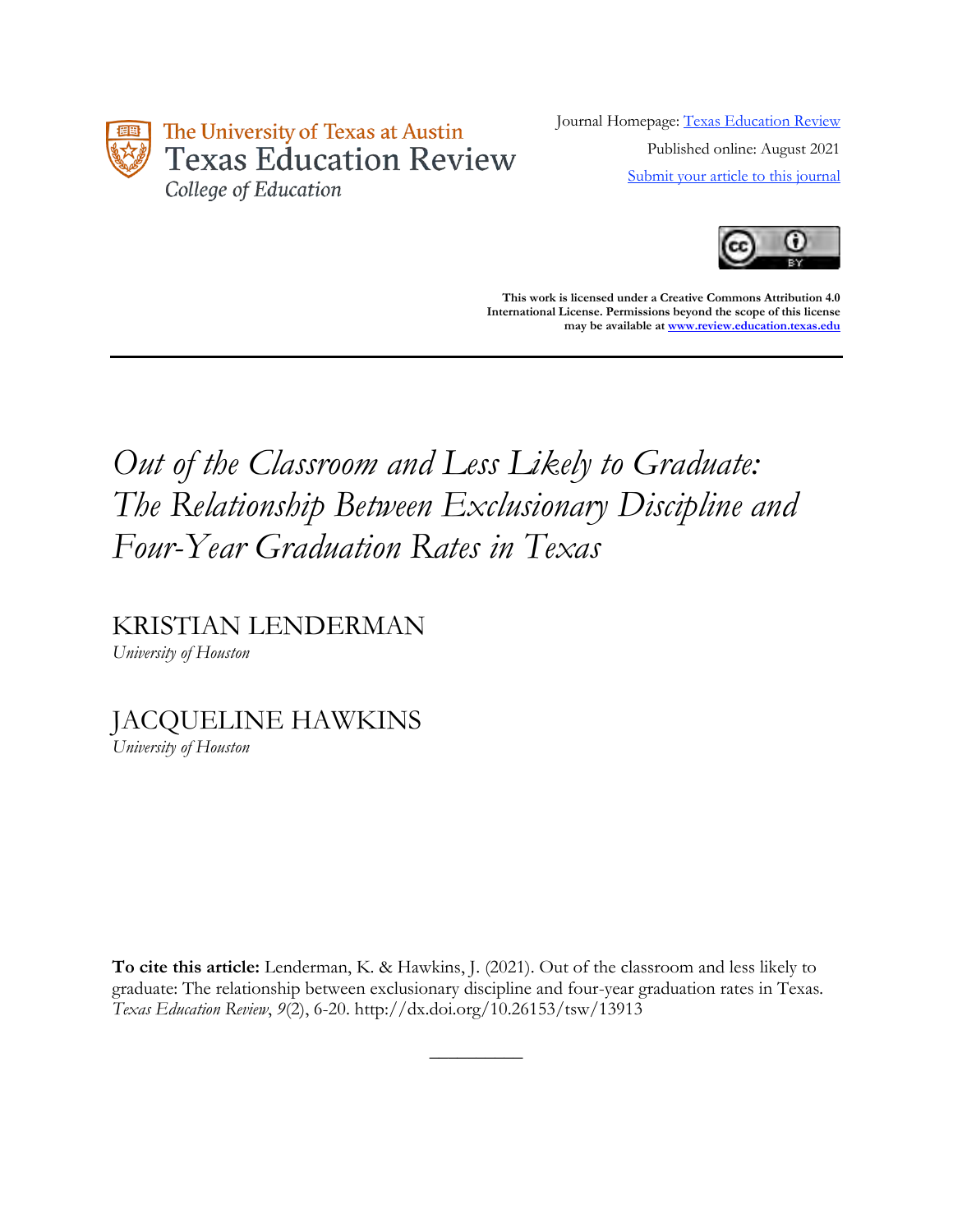#### **Out of the Classroom and Less Likely to Graduate: The Relationship Between Exclusionary Discipline and Four-Year Graduation Rates in Texas**

#### KRISTIAN LENDERMAN University of Houston

## JACQUELINE HAWKINS University of Houston

In the summer of 2019, Texas legislators passed SB 2432. The bill made it easier for schools to punish students using Disciplinary Alternative Education Programs (DAEPs), a form of exclusionary discipline that removes students from their educational environment (Swaby, 2019). In the 87<sup>th</sup> legislative session, new bills like Texas H.B. 1201 (2021), which died in committee, were attempting to curb the use, prevalence, and severity of various forms of exclusionary discipline placements for students through preventative and restorative practices. Many district leaders want guidance on how they should use exclusionary discipline, but the answer is not simple. This study builds upon previous research showing the negative impacts of exclusionary discipline on students and its impact on graduation.

The Texas Higher Education Coordinating Board has set the goal of having 60% of Texans earn a post-secondary credential by 2030 (Texas Higher Education Coordinating Board, 2017). Raising high school graduation rates by understanding the factors that affect them is vital to meeting this critical benchmark. The following paper examines data collected from the Texas Education Agency (TEA) that shows the relationship between single and multiple assignments to In-School Suspension (ISS), Out of School Suspension (OSS), and DAEPs and four-year high school graduation rates for students who were in ninth grade between 2011 and 2014 in Texas. This analysis shows both the disproportional use of exclusionary discipline for Black and Latinx students, and that students assigned to exclusionary discipline placements had lower rates of graduation. The study provides a deeper understanding of the connections between these issues to help inform policymakers in revising discipline protocols and implementation in schools.

## **Background**

Many districts are rethinking their approach to discipline amid school safety concerns (Colombi & Osher, 2015). After the Columbine shooting in Colorado 20 years ago, many schools took a zerotolerance approach that removed students from schools for offenses related to drugs, weapons, or signs of violence. Proponents of this strategy argue that removing disruptive students will help prevent further disruption and improve classroom climate. However, researchers on the American Psychological Association's Zero-Tolerance Task Force found that zero-tolerance approaches did not make schools safer (Reynolds et al., 2008). They found that instead of deterring future misbehavior, exclusionary discipline can increase rates of future misbehavior. Concerns about the negative impacts on students' mental health and increased exposure to the juvenile justice system have called into question the efficacy of zero-tolerance techniques. The following section reviews previous research that has shown the connection between the school-to-prison pipeline, exclusionary discipline practices, and the implications of exclusionary discipline on graduation rates.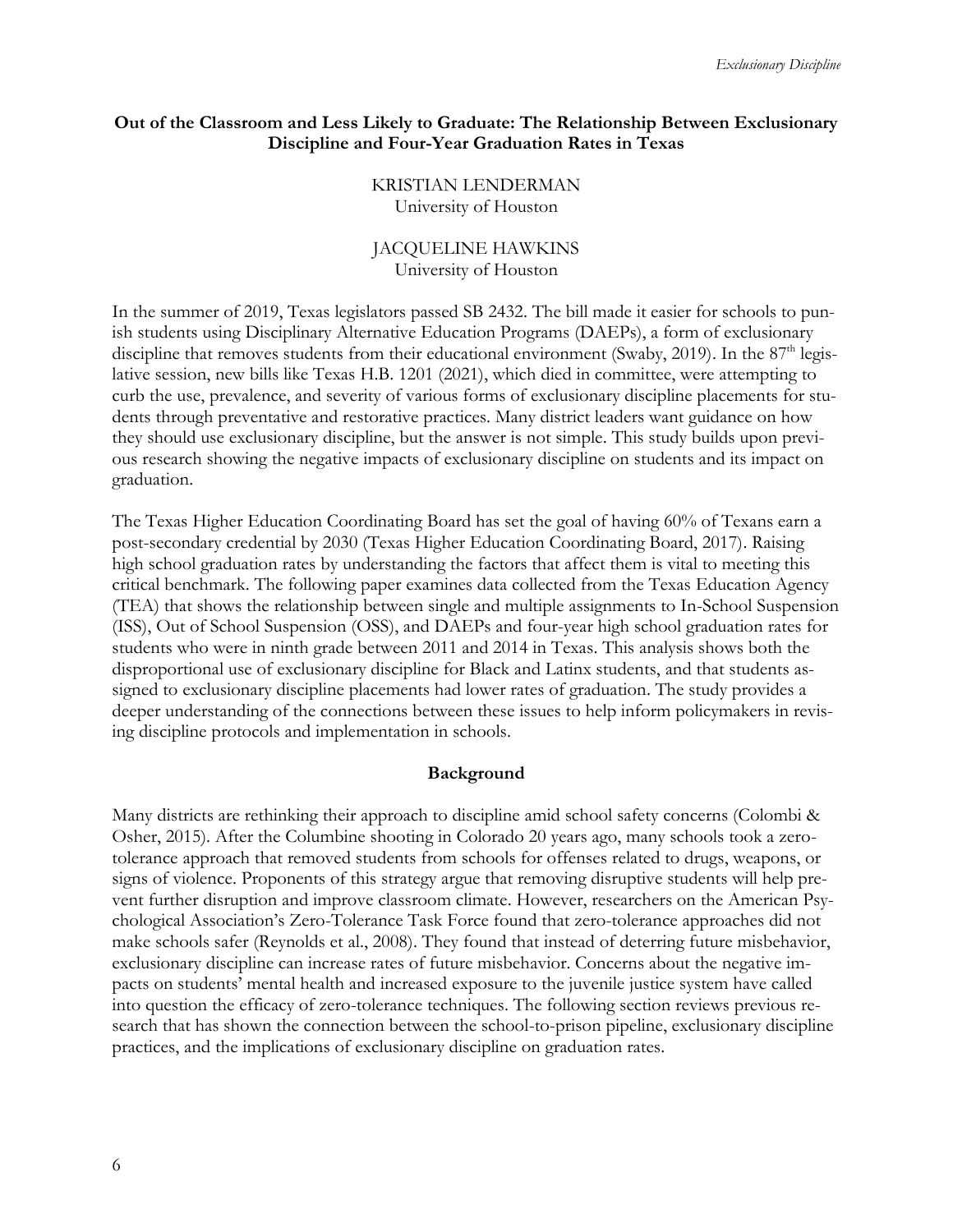# **School-to-Prison Pipeline**

The school-to-prison pipeline describes the connection between exclusionary discipline used in schools and the justice system (Potter et al., 2017). Students of color – particularly Latinx and Black students – are more likely to be punished through exclusionary discipline actions, and they are more likely to experience involvement with the justice system. In a statewide study of Texas students, Fabelo et al. (2011) found that students who are expelled or suspended are three times more likely to be involved in the juvenile justice system. Furthermore, students with more than one disciplinary action were more likely to have juvenile justice contact (Fabelo et al., 2011).

Researchers have also established that the impact of the school to prison pipeline disproportionally falls on students of color. In a study of racial threat in schools, Payne and Welch (2010) found that schools with higher percentages of Black students have harsher discipline protocols. In another study by Skiba et al. (2011), researchers found that students of color were more often and more harshly disciplined than were White students for similar behaviors. Students in the 2015–2016 school year lost an estimated 11 million days of instruction across the country, with Black students losing the highest proportion of instructional days, 66 days of instruction per 100 students (Losen & Whitaker, 2018). In Texas, Fabelo et al. (2011) showed that Black students were more likely to receive a discretionary suspension than their White peers.

# **Discipline Use in Texas**

Exclusionary discipline takes many forms in the current educational landscape, including a range of tools from informal removals from classrooms and formal juvenile justice placements. The three most common forms of exclusionary discipline reported across Texas are In-School Suspensions (ISS), Out-of-School Suspensions (OSS), and Disciplinary Alternative Education Programs (DAEPs). Between the 2011 and 2014 school years, there were almost 8 million assignments to ISS, OSS, and DAEP, impacting 3.5 million Texas students (TEA, 2020). Nearly one in five students experienced exclusionary discipline across all grade levels (TEA, 2020). ISS, the least restrictive form of discipline tracked by Texas schools, allows students to remain on campus, but in a supervised area removed from other students. When assigned to OSS, students are removed from the school environment for a maximum of three consecutive days.

Students assigned to DAEPs are removed from their home campus and sent to another campus for a set number of days decided by administrators (Tex. Educ. Code Ann., 2017). While students at DAEPs receive instruction when they are away from their home classrooms, the time they are off campus is often longer than a typical in-school or out-of-school suspension. In 2008, the average DAEP stay for students across the state of Texas was 27 school days (Fabelo et al., 2011). After completing the assigned number of days, students return to their home campus. Texas law under Sec. 37.008 requires DAEPs to meet both the educational and behavioral needs of students but leaves the design mostly up to districts and school boards (Tex. Educ. Code Ann., 2017). The Texas Education Agency (TEA) has further clarified these rules by providing guidance on accountability measures, clarifying teacher training requirements, and requiring minimal transition procedures for students returning from DAEPs (Tex. Educ. Code Ann., 2017). After attending a DAEP, students should return to their home campuses with the skills needed to succeed, but exclusionary discipline assignments can reinforce and promote negative behaviors (McIntosh et al., 2008). Students pingpong back and forth from these alternative campuses to their home campus, disrupting academic and social ties. A previous statewide study found that students who were assigned to DAEPs once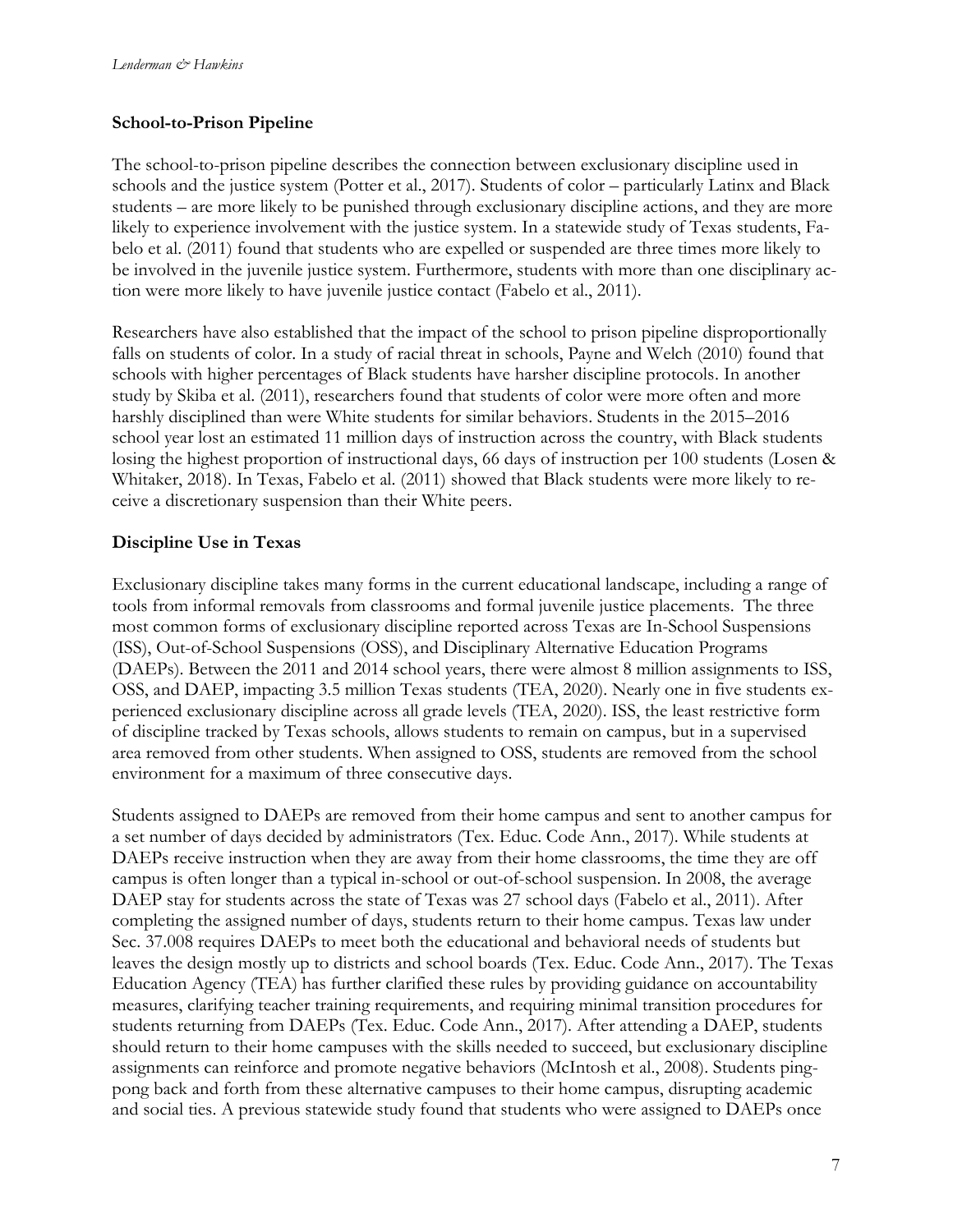returned to DAEPs about 20% of the time (Blackmon, 2016). Furthermore, in a study of two districts in Texas, students of color were more likely to return to a DAEP setting than were White students (Booker & Mitchell, 2011). Additionally, students who experience multiple forms of exclusionary discipline are even more likely to have negative outcomes in life, such as dropping out of school and having contact with the criminal justice system, than those who are assigned just once (Skiba et al., 2014).

#### **Focus on Graduation**

Amid heightened focus on student learning and progress, policy makers, parents, educators, and communities use graduation rates to measure school systems' success or failure. The Texas Higher Education Coordinating Board aims to have 60% of Texans ages 25-34 earn a certificate or degree by 2030 to increase the percentage of students gaining marketable skills for 21<sup>st</sup> century jobs (Texas Higher Education Coordinating Board, 2017). Texas's goals emphasize the importance of secondary high school completion because of the costs of high school dropouts. High school graduation has become critical for workforce participation, choice of future opportunities, and broader economic development. It is even more important now as we consider the impacts and implications of learning loss on students' attainment and potential.

Researchers have used ninth-grade outcomes as early warning signs to predict high school graduation rates. Allensworth (2013) found that ninth-grade performance predicted graduation rates correctly 80% of the time. Students who are retained in ninth grade have increased odds of dropping out of high school (Bornsheur et al., 2011). Students who do not graduate from high school make on average \$10,000 less per year than a high school graduate (Breslow, 2012). Before the pandemic, unemployment for high school dropouts was 12%, a third higher than for those with a high school diploma, and at the beginning of 2021 the employment gap had increased further (U.S. Department of Labor, 2021). Furthermore, incarceration rates were 63 times higher for young people who dropped out of high school compared to those with a college degree (Breslow, 2012).

There is an established relationship in the literature between exclusionary discipline and high school dropout rates. In their meta-analysis, Noltemeyer et al. (2015) found a statistically significant inverse relationship between suspensions and academic achievement. Furthermore, they found a statistically significant positive relationship between OSS and dropout rates (Noltemeyer et al., 2015). In another study of ninth graders, researchers found that after the first suspension in a student's ninth-grade year, an additional suspension increased their odds of dropping out by 20% (Balfanz et al., 2014). A study of the short and long-term outcomes of suspended students in New York City Public Schools showed that students who were suspended were less likely to graduate in four, five or six years compared to non-suspended peers (Chu & Ready, 2018). Not only are the impacts for individual students important to understand, but the effects on larger society are important to consider. Marchbanks et al. (2014) estimated the cost of dropouts associated with discipline in Texas between \$5.0 billion and \$9.0 billion in lost wages per cohort of students over their total lifetimes. The unintended consequences of exclusionary discipline should be considered when deciding how to shift the use of discipline for students and teachers.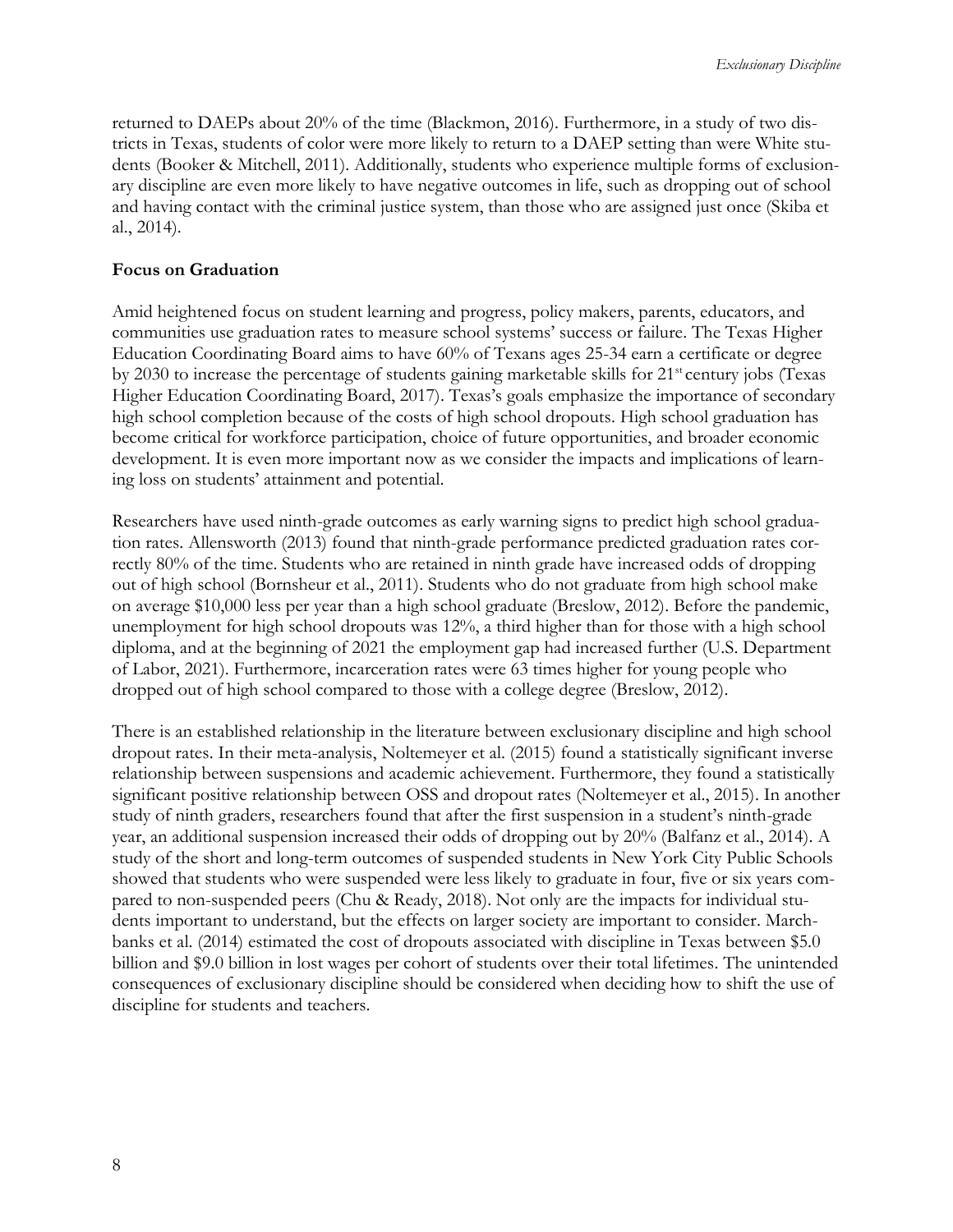#### **Methods**

Because of the connection between the ninth-grade school year and graduation outcomes (Allensworth, 2013; Balfanz et al., 2014), this study focused on students' experiences with exclusionary discipline in ninth grade. The research questions explored in this paper are as follows:

- 1. What relationship do single and multiple assignments to ISS, OSS, or DAEP in ninth grade have with students' four-year graduation rates? Do the resulting relationships between fouryear graduation rates differ between types of exclusionary discipline?
- 2. Are certain student groups considering ethnicity, gender, special education services, and socioeconomic status – more likely to experience exclusionary discipline through ISS, OSS, or DAEP once or more than once in their ninth-grade year?

This quantitative study used a descriptive design to determine the relationship between multiple placements in exclusionary discipline and four-year graduation rates. Data for students who experienced ISS, OSS, or DAEP assignments in ninth grade were analyzed according to ethnicity, gender, special education services, and economic status to evaluate whether these factors change their proportional representation in discipline assignments. Four-year graduation rates of students who were not disciplined, disciplined once, and disciplined more than once in their ninth-grade year were compared using a descriptive analysis in Excel. The researchers focused on four-year graduation to measure the ninth-grade cohorts' on-time graduation rate. All graphs and figures were created using Excel. The analysis consisted of cleaning, compiling, and organizing the data to address the questions generated from literature review.

# **Sample**

The data set tracked graduation outcomes for 1,669,391 first-time ninth graders who were enrolled in ninth grade in Texas public high schools between 2011 and 2014. The researchers used this time period to allow for enough years for each cohort to reach the four-year graduation mark. During this time period, there were on average 400,000 ninth-grade students each school year in the state of Texas. The researchers used data drawn from the records of students who began ninth grade in 2011, 2012, 2013, and 2014 and were expected to graduate in the spring of 2015, 2016, 2017, and 2018. This study accessed archival demographic data from TEA for ninth-grade students during this time. The researchers asked TEA for graduation outcome data for students who experienced ISS, OSS, or DAEP placements once or more than once through a Texas Public Information Act request submitted on the agency's online portal found on the TEA website. The researchers analyzed student graduation outcomes and demographic information for different groups based on disciplinary assignments. These data included information on the total number of ninth graders according to ethnicity, gender, economic status, special education, and at-risk status. The requested data included summaries of four-year graduation outcomes for students who were:

- Not disciplined
- Single placement in ISS
- Single placement in OSS
- Single placement in DAEP
- Multiple placements in ISS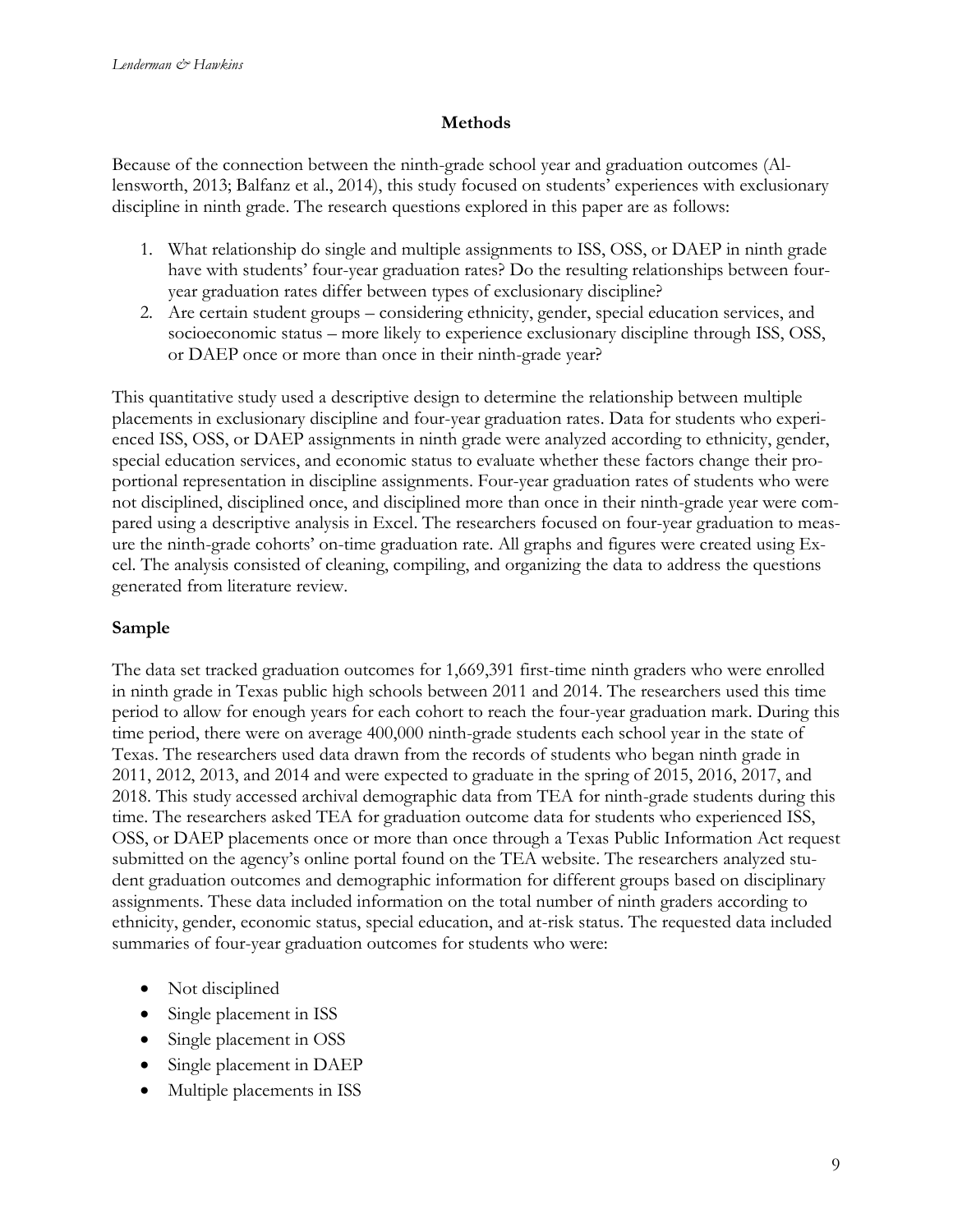- Multiple placements in OSS
- Multiple placements in DAEP

Students who left the state before their four-year graduation date were not included in the data set. Students who experienced the same discipline category more than once were not counted in the singular category. Because students who experienced different types of exclusionary discipline were not removed from the data set, the discipline categories were not mutually exclusive. To compare across all three types of discipline, only Black, Latinx, and White student populations had large enough sample sizes to examine. Due to the smaller number of Asian, Pacific Islander, Native Alaskan, and Native Hawaiian students placed in DAEP settings, the sample size was obscured because of FERPA requirements in the data set. The experiences of these students are extremely important and should be further examined using differentiated data in the future.

The analysis explored how multiple placements in a DAEP in ninth grade related to four-year graduation rates. The same relationships for students assigned to ISS and OSS were analyzed to demonstrate the relationship between suspensions and graduation rates. For the second analysis, data were compared by race and/or ethnicity, at-risk status, socioeconomic status, disability, and gender. Archival demographic data were compared with data from all ninth-grade students in Texas in order to show the proportional representation of students who experienced multiple placements at ISS, OSS, and DAEPs. This data was used to compare against the general student population instead of the more narrow confinements of the data requested.

## **Findings**

The findings are organized by the two foci of the study: exploring the relationship between ninth grade discipline assignments and four-year graduation, and the relationship between demographics and exclusionary discipline assignments.

## **Graduation Rates**

**Graduation rates by students disciplined or not disciplined.** Students who were not disciplined graduated at much higher rates than students who were. On average, 48% of students who were disciplined in the ninth-grade year at least once graduated in four years, compared to 84% of students who were not disciplined in their ninth-grade year. In addition, graduation rates for students who were only disciplined once were higher than for those disciplined more than once. Figure 1 shows the differing graduation rates for students who experienced a discipline action once and more than once. On average, the graduation rate decreased by 20 percentage points for students who experienced multiple disciplinary assignments.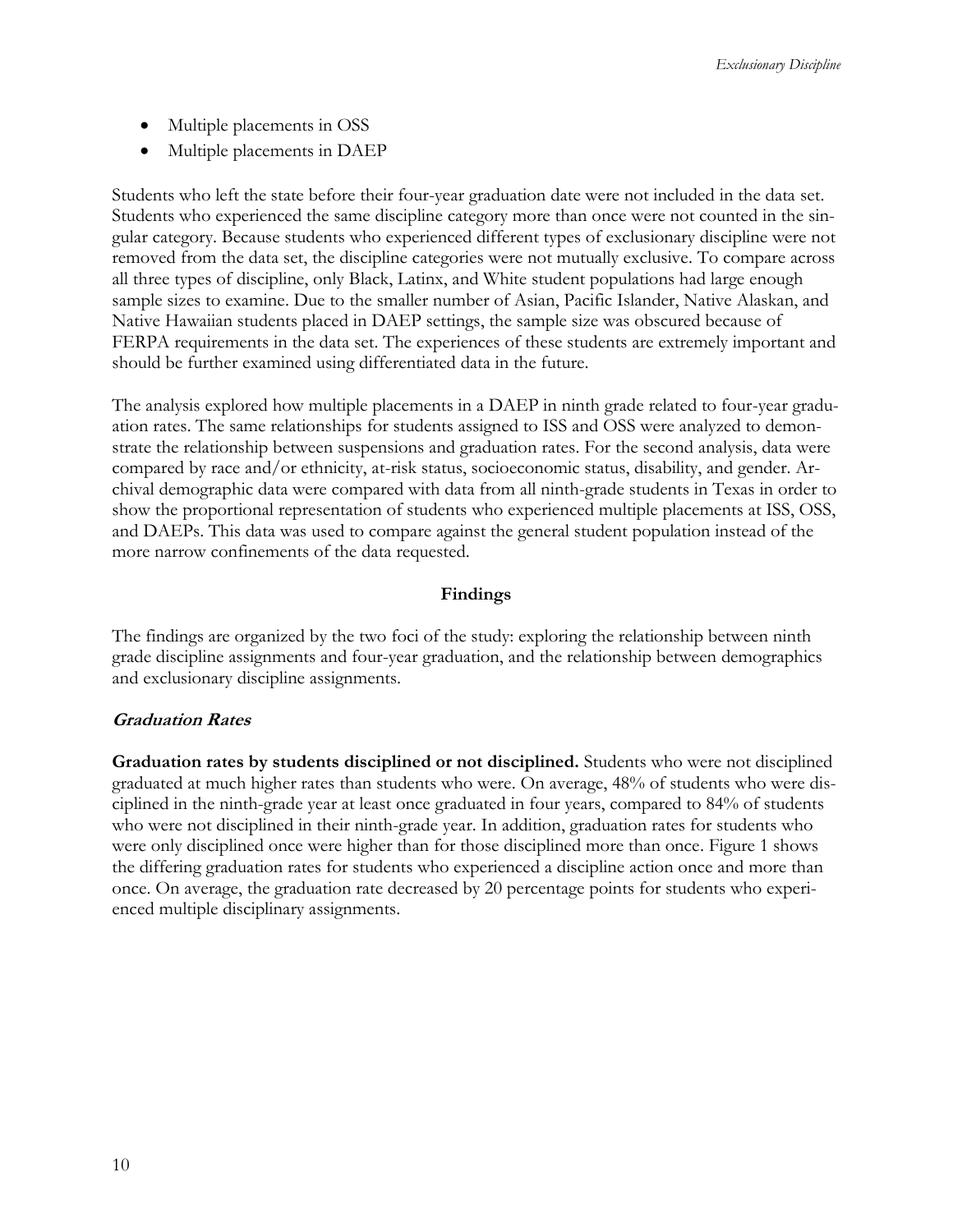*Lenderman & Hawkins*

# **Figure 1**





100%

*Note*. Graduation Rates by Disciplined Once and More, Texas Public Schools, 2011-2015. Adapted from Graduation Outcomes for Ninth Graders Placed in ISS, OSS, or DAEP Once or More received from TEA on January 24, 2020 in response to Texas Public Information Act.

**Graduation rates by type and amount of discipline.** More restrictive types of exclusionary discipline were associated with lower graduation rates. As shown in Figure 1, students assigned to ISS once had a 71% graduation rate, the highest rate within the discipline categories. That rate drops to 52% for students who were assigned more than once to ISS. About 57% of students who were assigned to OSS once graduated in four years, and 36% of students who were assigned multiple times did so. Compared to students assigned to ISS or OSS once, students assigned to DAEP one time were less likely to graduate. Only 44% of students assigned to DAEPs once graduated in four years. Students who were assigned to DAEPs multiple times had the lowest graduation rates (25%) out of the three disciplinary actions. These data highlight the potential negative impact that DAEPs can have on students' graduation outcomes and call into question the long-term effects on students of this tool of discipline.

# **Student Demographics**

**Discipline Rates by Student Demographics.** The second question explored in this paper focused on the relationship between ninth-grade student demographics and proportional representation of students assigned to ISS, OSS, and DAEP once or more than once. As shown in Figures 3 and 4, students who were disciplined were more likely to be Black and Latinx, compared to the proportions of students who were not disciplined. White students were less likely to be disciplined, compared to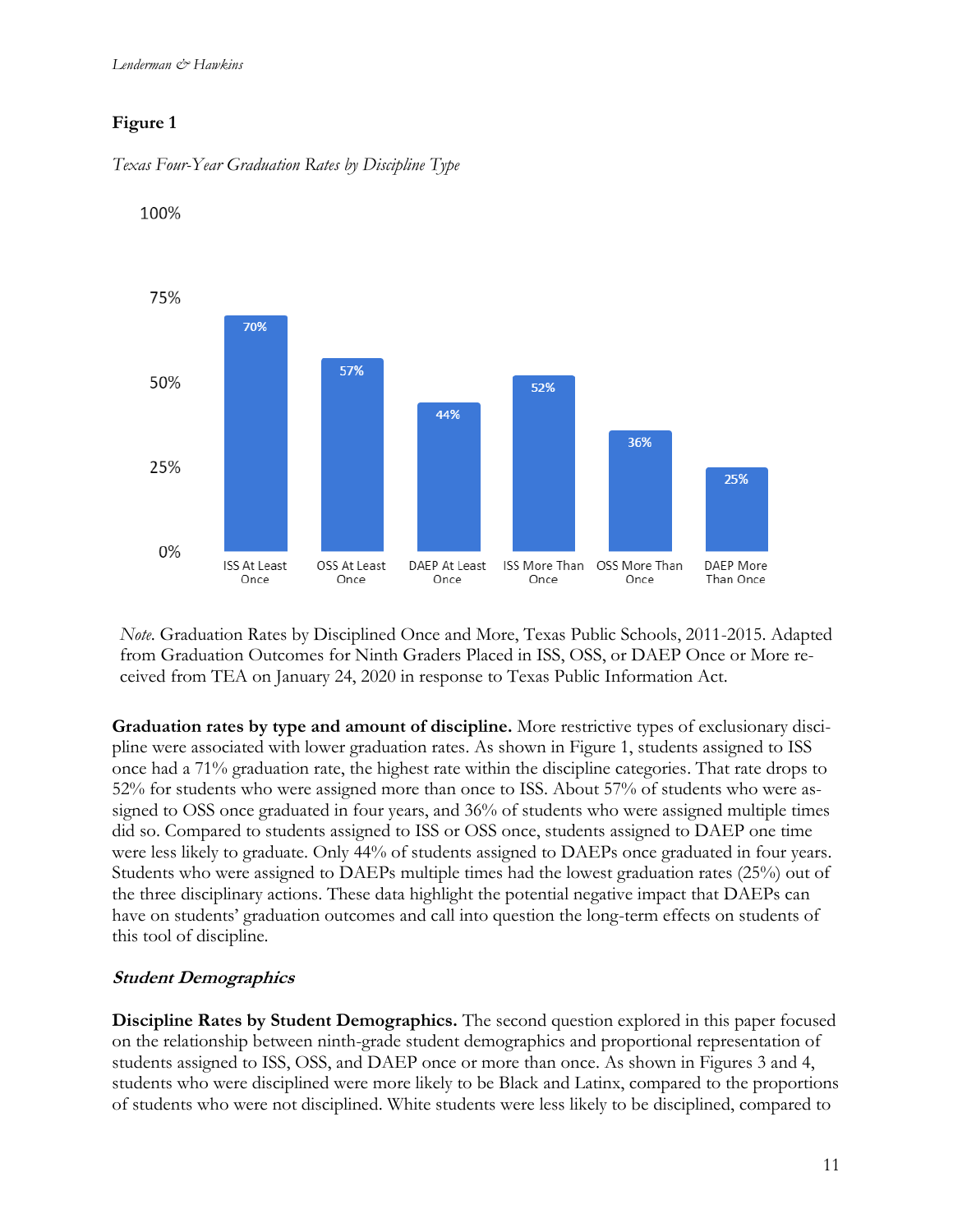their proportion in the general population. Furthermore, students who were disciplined were more likely to be economically disadvantaged, receiving special-education services, and male.

**Discipline rates by socioeconomic, at-risk, and special education status.** Students with disabilities, students considered at-risk, and economically disadvantaged students were overrepresented among disciplined students compared to the general student population. Students are *at-risk* if they fall into a variety of categories. For example, students can qualify as at-risk for not meeting standards on early standardized testing or experiencing homelessness or dropping out of school. As shown in Figure 2, students who were economically disadvantaged represented 60% of Texas ninth graders, but made up 77% of students disciplined. Although 9% of ninth grade students across Texas are students with disabilities, almost 16% of those who were disciplined had a disability. Similarly, half of the ninth graders in Texas are considered at-risk, but almost 70% of those disciplined were atrisk. Furthermore, for economically disadvantaged students, at-risk students, and students with disabilities, as the restrictiveness of the placements increased so did the disproportionate representation of these subgroups. In the student groups with more than one DAEP and OSS assignment, students receiving special education services were overrepresented by a factor of two compared to their proportion of the ninth-grade students.

# **Figure 2**



*Texas Rates of Exclusionary Discipline for Economically Disadvantaged, Special Education and At-Risk Students*

*Note.* Adapted from Graduation Outcomes for Ninth Graders Placed in ISS, OSS, or DAEP Once or More received from TEA on January 24, 2020 in response to Texas Public Information Act.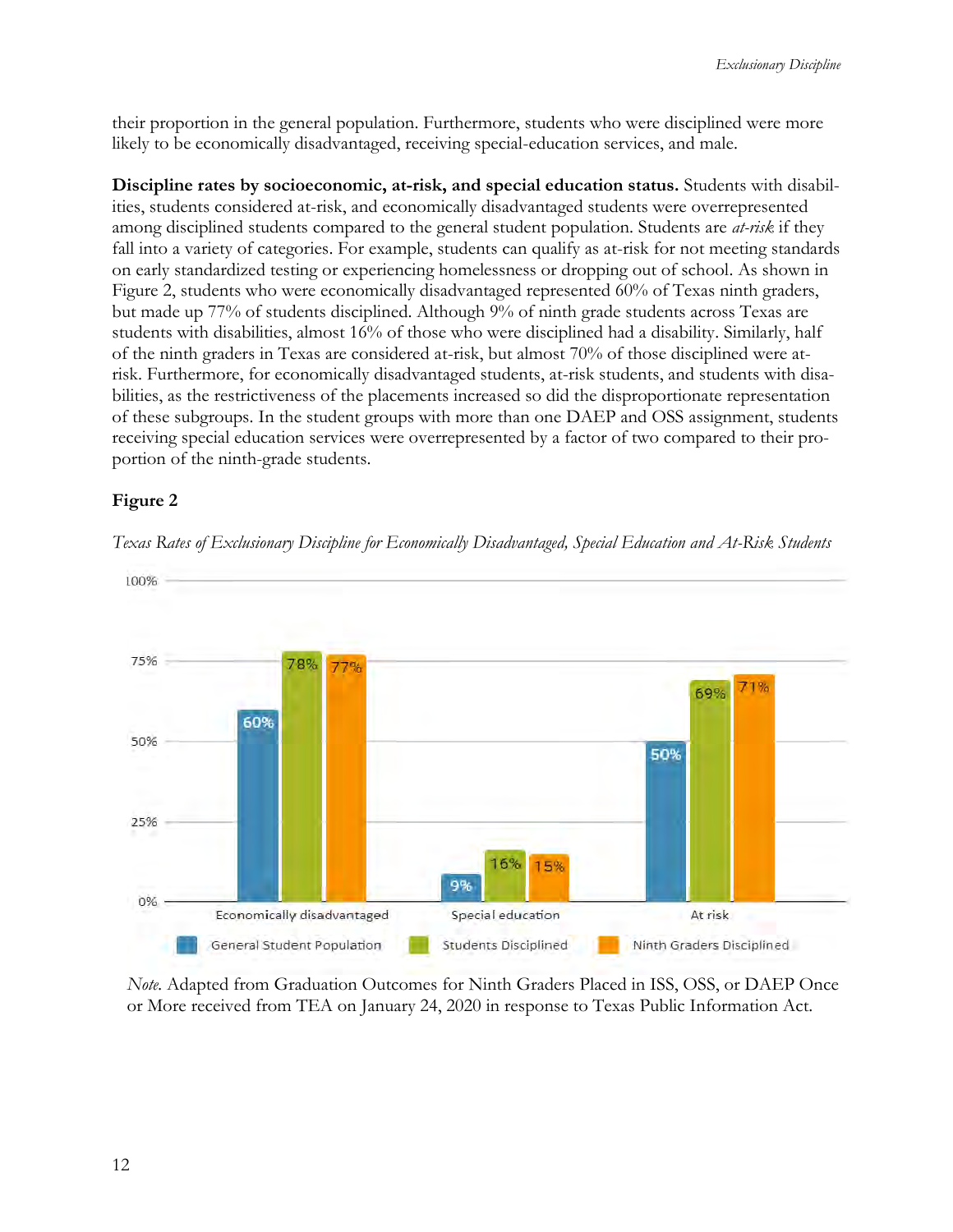**Discipline rates by race/ethnicity.** Black and Latinx students, compared to the general student population shown in Figure 3, were overrepresented in receiving ISS, OSS and DAEP assignments both once and more than once in their ninth-grade years. Conversely, as shown in Figure 4, White students were underrepresented in every discipline category. Only Black, Latinx, and White students are included in the data analysis below because the sample size was obscured because of FERPA requirements in the data set

# **Figure 3**





*Note.* Adapted from Texas Education Agency. (2016). *Enrollment in Texas public schools, 2015–16* (GE17 601 04). Retrieved from [https://tea.texas.gov/sites/default/files/enroll\\_2015-16.pdf](https://tea.texas.gov/sites/default/files/enroll_2015-16.pdf)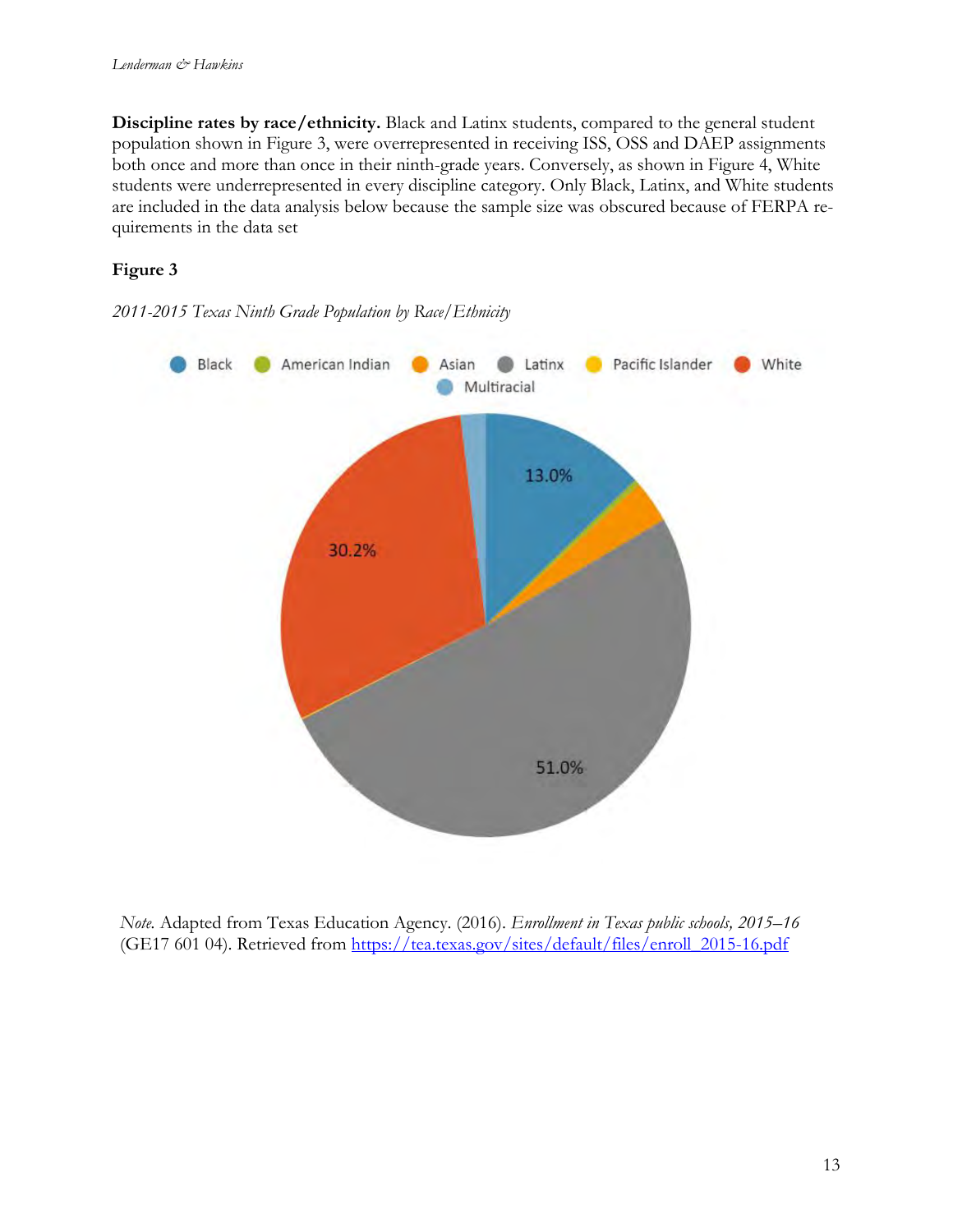# **Figure 4**



*Total Disciplinary Assignments by Ethnicity* 

*Note.* Adapted from Graduation Outcomes for Ninth Graders Placed in ISS, OSS, or DAEP Once or More received from TEA on January 24, 2020 in response to Texas Public Information Act.

White students made up about 30% of Texas ninth-grade students, but 23% or less of students disciplined. Black and Latinx students made up higher percentages of students with more than one discipline action in their ninth-grade year. Out of all ninth-grade students, Latinx students made up 51% of students during the time of this study, yet 54% of students assigned to ISS once and 57% of students assigned more than once to ISS were Latinx. Black students made up 11% of the Texas ninth grade population but made up 26% of students assigned to OSS once and 31% of the students assigned to OSS more than once. Conversely, lower percentages of White students had multiple disciplinary assignments. White students made up 30% of the ninth-grade population yet were only 21% of students assigned to DAEP once and 17% of students assigned more than once.

Not only did Black and Latinx students represent a higher proportion of students who were disciplined more than once, but as the restrictiveness of discipline increased from ISS to OSS to DAEP, so did the disproportionality of Black and Latinx students. Latinx students made up 54% of students assigned to ISS, but 58% of students assigned to DAEP. Similarly, Black students made up 19% of students assigned to ISS, but 22% of students assigned to DAEP. White students made up 23% of students assigned to ISS and only 21% of students assigned to DAEP, showing a proportional decrease in their assignments as the type of discipline becomes more exclusionary. Out of all discipline categories, OSS had the most disproportionate assignments for Black and Latinx students.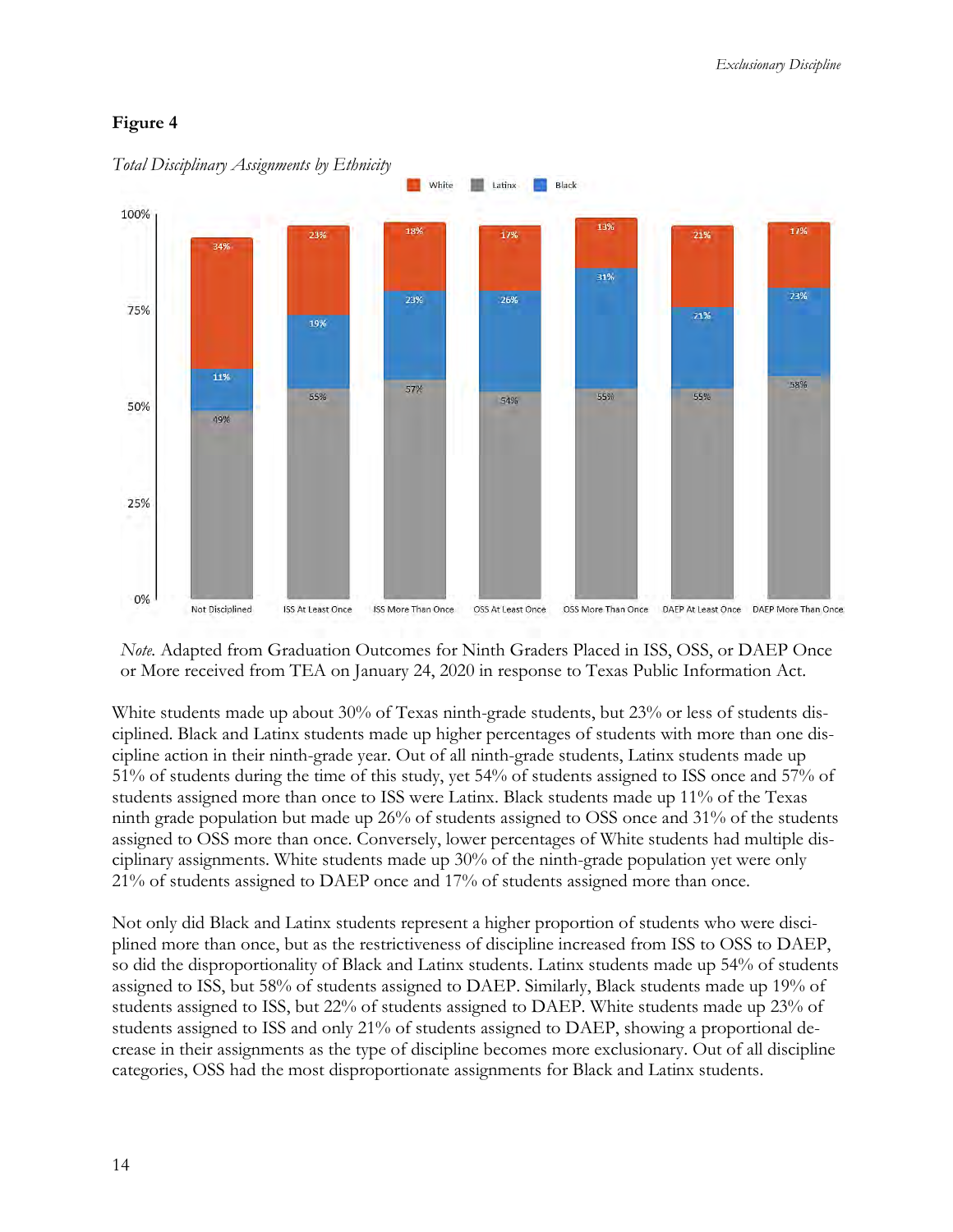**Discipline Rates by Gender.** On average, 48.6% of Texas students in each cohort studied were assigned female, and 51.4% were identified as male. This balance drastically changed when looking at gender among students assigned to exclusionary discipline. Across all grade levels, the gender division that the data showed in those who were assigned to ISS, OSS, or DAEP in Texas was 30% female and 70% male (TEA, 2020). In the graduating cohort data, there is a higher proportion of male students disciplined as shown in Figure 5. Male students are overrepresented in every category of discipline, but male overrepresentation is more dramatic in multiple assignments than in single assignments. Furthermore, female students are least present in multiple OSS and multiple DAEP assignments.

# **Figure 5**



*Texas Discipline Rates - Ninth Graders by Gender*

*Note.* Discipline assignments by gender, Texas Public Schools, 2011–2015. Adapted from Graduation Outcomes for Ninth Graders Placed in ISS, OSS, or DAEP Once or More received from TEA on January 24, 2020 in response to Texas Public Information Act request.

**Summary of findings.** Using student demographic information in analyzing assignments to ISS, OSS, and DAEP, this study showed that groups of students who have been historically marginalized in the education system were more likely to experience exclusionary discipline than other groups of students. Students who were disciplined with exclusionary action were more likely to be male, Black, Latinx, at-risk, low income, or enrolled in special education programming. The more restrictive the form of exclusionary discipline category, the more disproportionality was present in each cohort year.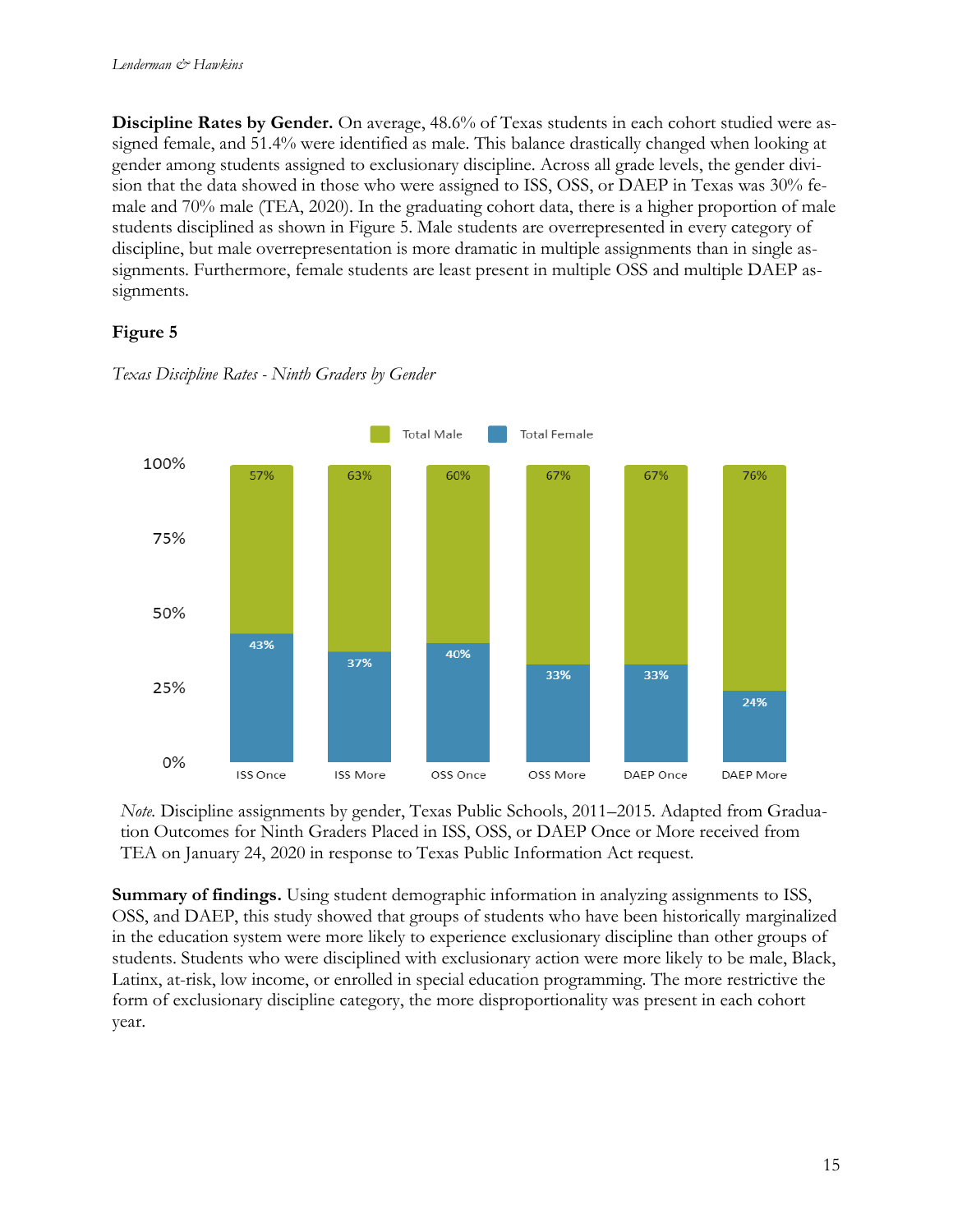#### **Limitations**

The data set used in this study had several limitations. The first is that exclusionary discipline is one of many factors and variables that impact students' graduation rates, so we cannot determine the extent to which discipline alone is associated with graduation. Second, the data set used did not account for students who were assigned to different types of exclusionary discipline in the same year or students who were not first time ninth graders. This means some students may have been counted more than once in the data and others may have been included in the total population, but not the disciplined populations. Third, the data were shared as a report of averages of students, not individual data points. This data limited the types of analysis available to understand the information.

#### **Discussion**

Ninth grade has been established as a critical year for high school success in previous research, and this research adds to the literature showing the negative relationship between exclusionary discipline in ninth grade and graduation rates (Allensworth, 2013). Across Texas, students who were not disciplined had higher four-year graduation rates than did students who were disciplined. In all discipline categories, students who were disciplined graduated at lower rates than the state four-year average. Students in their ninth-grade year who had only one disciplinary assignment had higher four-year graduation rates than peers who experienced more than one assignment. The percentage of students graduating in four years dropped 20 percentage points from one assignment to more than one assignment across ISS, OSS, and DAEP. The decrease in graduation rates emphasizes the need to question the use of exclusionary discipline more than once in the same year as a form of behavior intervention. When looking at graduation rate by type of exclusionary discipline and demographic, students across all demographic groups assigned multiple times to DAEPs graduated at the lowest rates, aligning with previous research around the impact of exclusionary discipline used for ninth graders (Balfanz et al., 2014).

As found in other research, ninth-grade students who were disciplined were more likely to be Black, Latinx, and multiracial than were the sample who were not disciplined (Booker & Mitchell, 2011). This reflects the statewide and nationwide patterns of overrepresentation for Black and Latinx students in disciplinary assignments (Fabelo et al., 2011). In this study, Black and Latinx students, compared to the general population, were overrepresented in receiving ISS, OSS and DAEP assignments both once and more than once in their ninth-grade years across Texas. Lower percentages of white students had multiple disciplinary assignments. This reflects previous research showing that Black and Latinx students are disciplined more harshly and more often than their White counterparts (Fabelo et al., 2011).

Students with disabilities, students at-risk, and students who qualified as economically disadvantaged were overrepresented in the discipline analyses when compared to the general student population. Furthermore, for these students, the more restrictive the discipline assignment, the more disproportionality existed. This highlights the intersectional experience of students who are already at the margins of the educational experience being pushed further from opportunity through these exclusionary methods. These data emphasize the overrepresentation of vulnerable students in ninth-grade discipline rates, pointing to a bigger question about why and how exclusionary discipline is used in schools.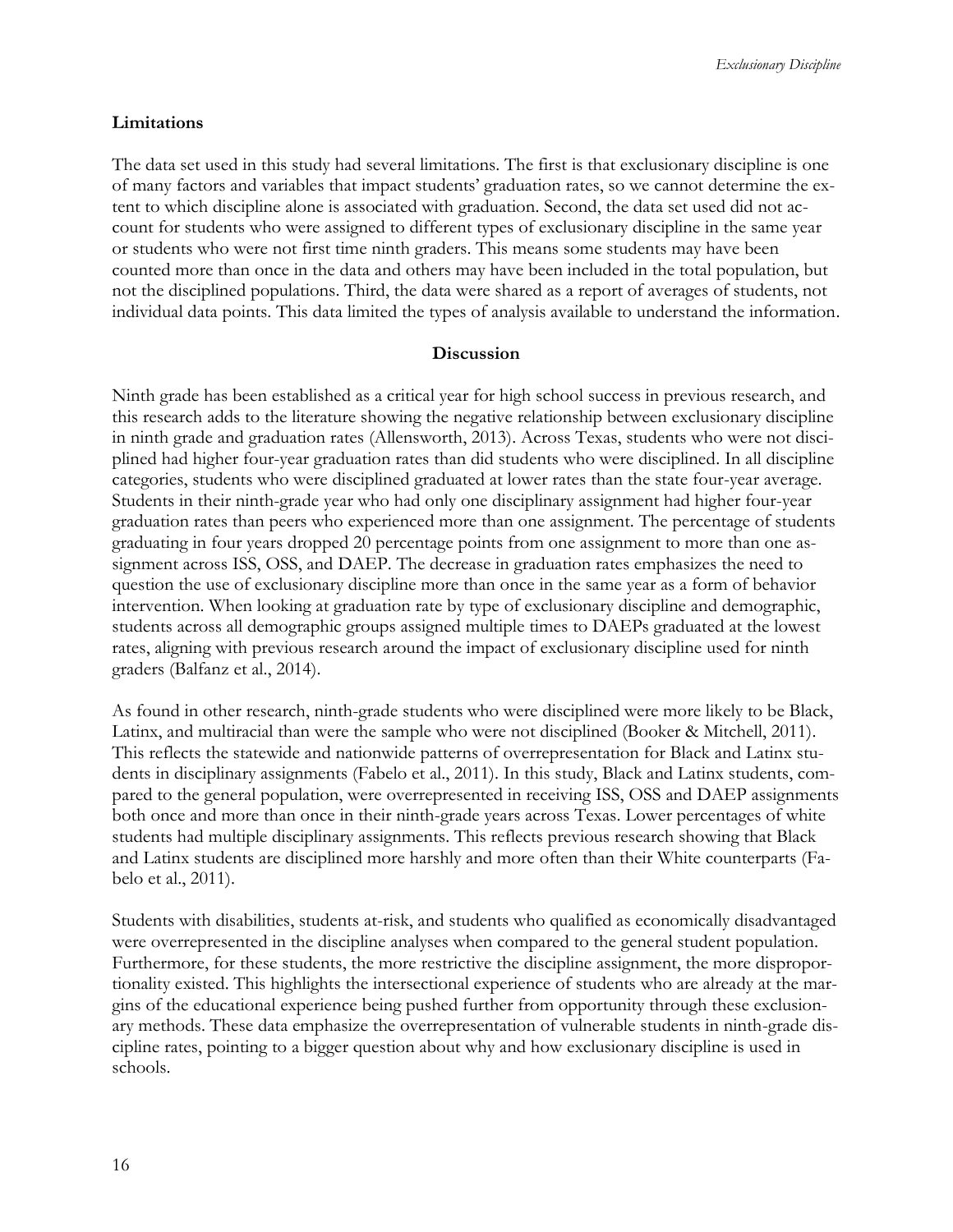Finally, male students were overrepresented in every discipline category. The disproportionality follows the same pattern as other student characteristics discussed above. Male students made up 73% of students assigned to DAEP more than once, the most disproportional representation of all disciplinary actions. Previous research echoes these patterns in gender differences, showing the disparate impacts that exclusionary discipline has on Black male students (Losen & Whitaker, 2018). The data show that some students are more likely to be removed from their classroom and school than others.

# **Implications for Policy Makers**

Students who are disciplined with exclusionary methods in ninth grade have lower rates of four-year graduation. Considering the state's goal of having 60% of students with a post-secondary credential by 2030, the use of exclusionary discipline could be a barrier to meeting this goal, specifically for the groups of students who are more likely to experience exclusionary discipline based on their identities. These findings suggest that students in Texas who are disciplined via ISS, OSS, or DAEP in their ninth-grade year should be flagged for extra interventions and drop out preventions to support them in reaching the goal of four-year graduation. Policymakers may consider the disparate impact that the use of exclusionary discipline can have on specific groups of students who are more likely to experience discipline as they create guidelines, policy, and laws that either promote or hinder the use of these tools in schools because of their potential impact on graduation rates for students. The legislation proposed in the 87th session of the Texas legislature focused on implementing restorative programming that prompts students to talk about the underlying issue that caused the behavior, and to find ways to make things right with the harmed party. These restorative conversations can look like peer mediation, student conferences, or restitution circles, and have been shown in emerging research to reduce recidivism and assignments to exclusionary discipline (Rodriguez, 2007; Wilson et al., 2017; Anyon et al., 2016). Connecting the dots between the use of exclusionary discipline and accountability measures is an important step in considering the overall impact of discipline systems on the whole child.

## **Conclusion**

As the COVID-19 pandemic has emphasized the importance of in-class learning and a new wave of bills addressing exclusionary discipline entered the 87th Texas legislature, critically examining the use of discipline in schools is extremely timely. Students assigned to DAEPs in their ninth-grade year had lower rates of graduation than students experiencing other forms of discipline. Furthermore, the data shows the overrepresentation of Latinx and Black students when it comes to the more exclusionary discipline assignments. Healthy graduation rates are a foundation of a healthy economy in Texas, as the state faces growing challenges. As leaders create new rules and expectations to meet health guidelines, educators and practitioners should examine their use of exclusionary discipline to understand the long-term consequences of its implementation.

 $\overline{\phantom{a}}$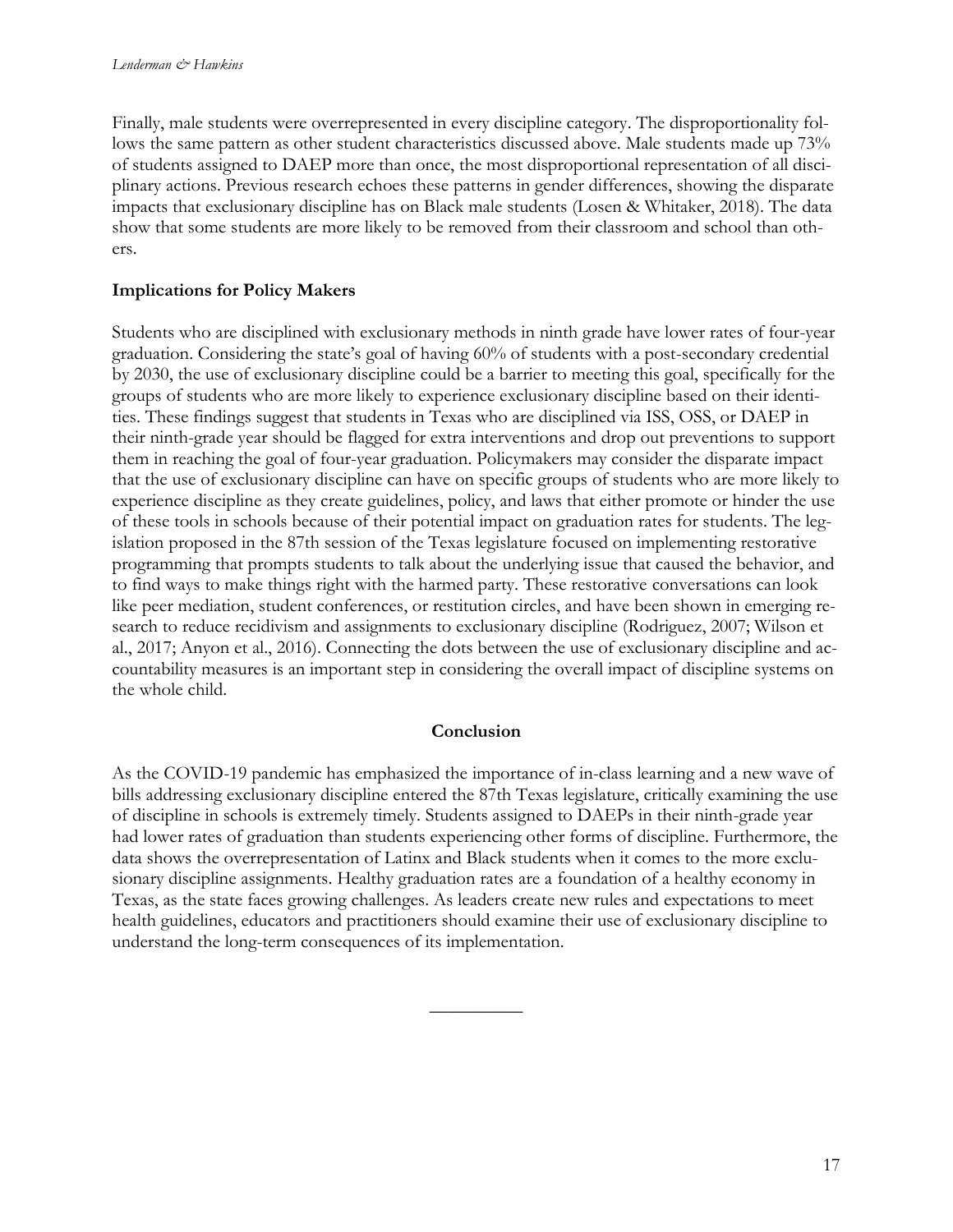**Dr. Kristian Lenderman** is a former educator who supports teachers and school leaders in building inclusive and just learning environments. Her research focuses broadly on school climate, equity, and teacher training. She received her Ed.D. from the University of Houston in 2020.

**Dr. Jacqueline Hawkins** currently serves as the Special Populations Ed.D. Program Lead in the Department of Educational Leadership and Policy Studies at the University of Houston. Dr. Hawkins' research focuses on prevention and intervention work for educators and parents who engage with students in applied contexts across the education pipeline. She engages a systems change approach to research professional development, transition support, and early interventions for students who strive for better outcomes.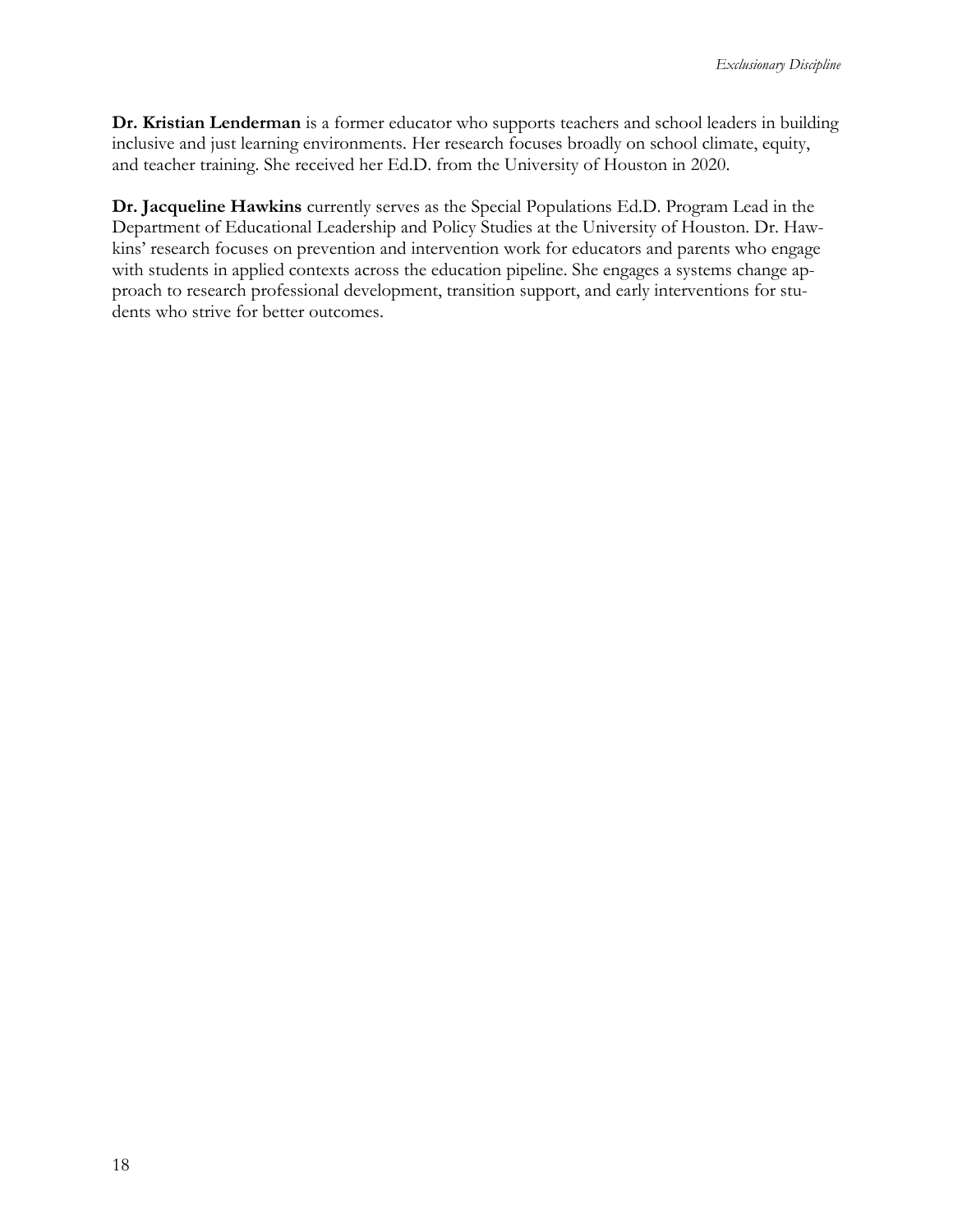#### **References**

- Allensworth, E. (2013). The use of ninth-grade early warning indicators to improve Chicago schools. *Journal of Education for Students Placed at Risk (JESPAR)*, *18*(1), 68-83. <https://doi.org/10.1080/10824669.2013.745181>
- Anyon, Y., Gregory, A., Stone, S., Farrar, J., Jenson, J., McQueen, J., Downing, B., Greer, E., & Simmons, J. (2016). Restorative interventions and school discipline sanctions in a large urban school district. *American Educational Research Journal*, *53*(6), 1663-1697. <http://dx.doi.org/10.3102/0002831216675719>
- Balfanz, R., Byrnes, V., & Fox, J. (2014). Sent home and put off-track: The antecedents, disproportionalities, and consequences of being suspended in the ninth grade. *Journal of Applied Research on Children: Informing Policy for Children at Risk*, *5*(2). [https://digitalcommons.li](https://digitalcommons.library.tmc.edu/childrenatrisk/vol5/iss2/13/)[brary.tmc.edu/childrenatrisk/vol5/iss2/13/](https://digitalcommons.library.tmc.edu/childrenatrisk/vol5/iss2/13/)
- Blackmon, R. (2016). *Transitioning students from a disciplinary alternative education program to a regular campus*. Legislative Budget Board Staff. [https://www.lbb.state.tx.us/Documents/Publica](https://www.lbb.state.tx.us/Documents/Publications/Issue_Briefs/3091_Transitioning_Students_from.pdf)[tions/Issue\\_Briefs/3091\\_Transitioning\\_Students\\_from.pdf](https://www.lbb.state.tx.us/Documents/Publications/Issue_Briefs/3091_Transitioning_Students_from.pdf)
- Booker, K., & Mitchell, A. (2011). Patterns in recidivism and discretionary placement in disciplinary alternative education: The impact of gender, ethnicity, age, and special education status. *Education & Treatment of Children*, *34*(2), 193-208. [https://doi.org/10.1353/etc.2011.00166](about:blank)
- Bornsheuer, J., Polonyi, M., Andrews, M., Fore, B., Onwuegbuzie, A. (2011). The relationship between ninth-grade retention and on-time graduation in southeast Texas high school. *Journal of At-Risk Issues, 16*(2), 9-16. <https://files.eric.ed.gov/fulltext/EJ960072.pdf>
- Breslow, J. (2012). By the numbers: Dropping out of high school. *PBS: Frontline.* [https://www.pbs.org/wgbh/frontline/article/by-the-numbers-dropping-out-of-high](https://www.pbs.org/wgbh/frontline/article/by-the-numbers-dropping-out-of-high-school/)[school/](https://www.pbs.org/wgbh/frontline/article/by-the-numbers-dropping-out-of-high-school/)
- Chu, E.M., & Ready, D.D. (2018). Exclusion and Urban Public High Schools: Short- and Long-Term Consequences of School Suspensions. *American Journal of Education, 124*, 479-509.
- Colombi, G. & Osher, D. (2015). *Education Leaders Report: Advancing School Discipline Reform*. National Assocation of State Boards of Education. [https://www.air.org/sites/default/files/downloads/report/Advancing-School-Discipline-](https://www.air.org/sites/default/files/downloads/report/Advancing-School-Discipline-Reform-Sept-2015.pdf)[Reform-Sept-2015.pdf](https://www.air.org/sites/default/files/downloads/report/Advancing-School-Discipline-Reform-Sept-2015.pdf)
- Disciplinary Alternative Education Programs, Tex. Educ. Code Ann., § 37.008 (2017). [https://stat](https://statutes.capitol.texas.gov/Docs/ED/htm/ED.37.htm)[utes.capitol.texas.gov/Docs/ED/htm/ED.37.htm](https://statutes.capitol.texas.gov/Docs/ED/htm/ED.37.htm)
- Fabelo, T., Thompson, M., Plotkin, J. D., Carmichael, D., Marchbanks, M., & Booth, E. (2011). *Breaking schools' rules: A statewide study of how school discipline relates to students' success and juvenile justice system involvement.* Council of State Governments Justice Center. [https://csgjustice](https://csgjusticecenter.org/wp-content/uploads/2012/08/Breaking_Schools_Rules_Report_Final.pdf)[center.org/wpcontent/uploads/2012/08/Breaking\\_Schools\\_Rules\\_Report\\_Final.pdf](https://csgjusticecenter.org/wp-content/uploads/2012/08/Breaking_Schools_Rules_Report_Final.pdf)
- H.B. No. 1201, 87th Texas Legislature, 2021 Reg. Sess. (Tex. 2021). [https://capitol.texas.gov/tlo](https://capitol.texas.gov/tlodocs/87R/billtext/pdf/HB01201I.pdf#navpanes=0)[docs/87R/billtext/pdf/HB01201I.pdf#navpanes=0](https://capitol.texas.gov/tlodocs/87R/billtext/pdf/HB01201I.pdf#navpanes=0)
- Kuhfeld, M., Tarasawa, B., Johnson, A., Ruzek, E., & Lewis, K. (2020). *Learning during COVID-19: Initial findings on students' reading and math achievement and growth*. NWEA. [https://www.nwea.org/content/uploads/2020/11/Collaborative-brief-Learning-during-](https://www.nwea.org/content/uploads/2020/11/Collaborative-brief-Learning-during-COVID-19.NOV2020.pdf)[COVID-19.NOV2020.pdf](https://www.nwea.org/content/uploads/2020/11/Collaborative-brief-Learning-during-COVID-19.NOV2020.pdf)
- Losen, D., & Whitaker, A. (2018). *11 million days lost: race, discipline, and safety at U.S. public schools—Part 1*. American Civil Liberties Union of Southern California. [https://www.aclu.org/sites/de](https://www.aclu.org/sites/default/files/field_document/final_11-million-days_ucla_aclu.pdf)[fault/files/field\\_document/final\\_11-million-days\\_ucla\\_aclu.pdf](https://www.aclu.org/sites/default/files/field_document/final_11-million-days_ucla_aclu.pdf)